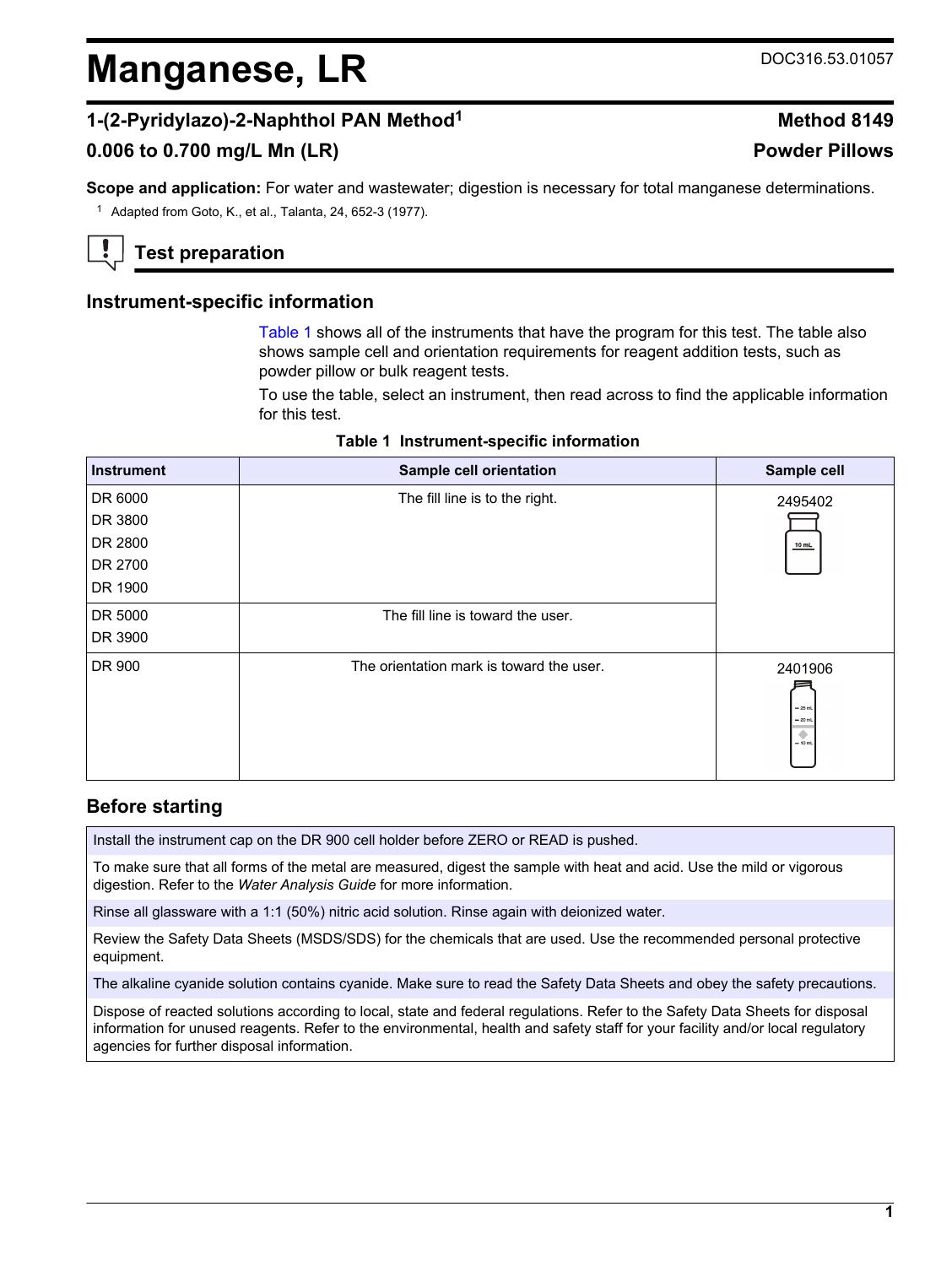## **Items to collect**

| <b>Description</b>                                                                                                                    | Quantity        |
|---------------------------------------------------------------------------------------------------------------------------------------|-----------------|
| Alkaline Cyanide Reagent                                                                                                              | 12 drops        |
| Water, deionized                                                                                                                      | $10 \text{ mL}$ |
| Ascorbic Acid Powder Pillow                                                                                                           | 2               |
| PAN Indicator Solution, 0.1%                                                                                                          | 12 drops        |
| Stoppers for 18-mm tubes and AccuVac Ampul                                                                                            | 2               |
| Sample cells (For information about sample cells, adapters or light shields, refer to Instrument-<br>specific information on page 1.) | 2               |

Refer to [Consumables and replacement items](#page-4-0) on page 5 for order information.

## **Sample collection and storage**

- Collect samples in clean glass or plastic bottles that have been cleaned with 6 N (1:1) hydrochloric acid and rinsed with deionized water.
- To preserve samples for later analysis, adjust the sample pH to less than 2 with concentrated nitric acid (approximately 2 mL per liter). No acid addition is necessary if the sample is tested immediately.
- Keep the preserved samples at room temperature for a maximum of 6 months.
- Before analysis, adjust the pH to 4–5 with 5 N sodium hydroxide solution.
- Correct the test result for the dilution caused by the volume additions.

## **Powder pillow procedure**



**1.** Start **Program 290 Manganese, LR PAN**. For information about sample cells, adapters or light shields, refer to [Instrument-specific](#page-0-0) [information](#page-0-0) on page 1.



**2. Prepare the blank:** Fill the sample cell with 10 mL of deionized water. Digestion is necessary for total manganese determination.



**3. Prepare the sample:** Fill a second sample cell with 10 mL of sample.



**4.** Add the contents of one Ascorbic Acid Powder Pillow to each sample cell.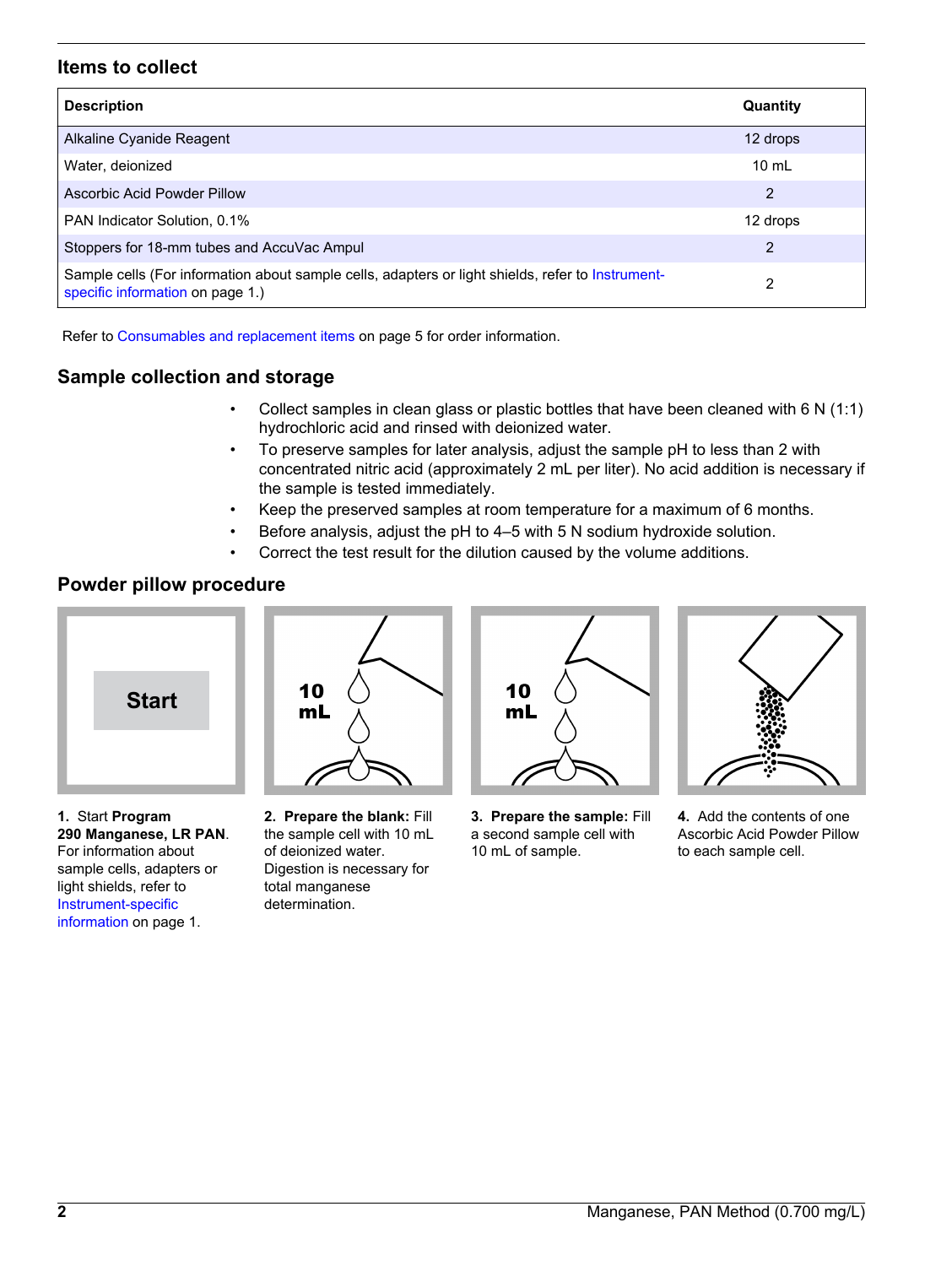

**5.** Put the stopper on both sample cells. Invert to dissolve the powder.



**6.** Add 12 drops of Alkaline Cyanide Reagent Solution to each cell.



**7.** Swirl to mix. The solution may start to show turbidity. This should dissipate in the next step.



**8.** Add 12 drops of PAN Indicator Solution, 0.1% to each cell.



**9.** Swirl to mix. The sample will show an orange color if manganese is present.



**10.** Start the instrument timer. A 2‑minute reaction time starts.

**11.** When the timer expires, clean the blank sample cell.



**12.** Insert the blank into the cell holder.



**13.** Push **ZERO**. The display shows 0.000 mg/L Mn.



**14.** Clean the prepared sample cell.



**15.** Insert the prepared sample into the cell holder.



**16.** Push **READ**. Results show in mg/L Mn.

| <b>Interferences</b> |
|----------------------|
|----------------------|

| Interfering substance   Interference level |                                                                                                                                                                          |
|--------------------------------------------|--------------------------------------------------------------------------------------------------------------------------------------------------------------------------|
| Aluminum                                   | $20 \text{ mg/L}$                                                                                                                                                        |
| Cadmium                                    | 10 $mq/L$                                                                                                                                                                |
| Calcium                                    | 1000 mg/L as $CaCO3$                                                                                                                                                     |
| Cobalt                                     | $20 \text{ mg/L}$                                                                                                                                                        |
| Copper                                     | 50 mg/L                                                                                                                                                                  |
| Hardness                                   | For samples that contain more than 300 mg/L hardness as $CaCO3$ , add 4 drops of Rochelle Salt<br>Solution to the sample after the Ascorbic Acid Powder Pillow is added. |
| Iron                                       | 25 mg/L (If the sample contains more than 5 mg/L iron, increase the reaction time to 10 minutes.)                                                                        |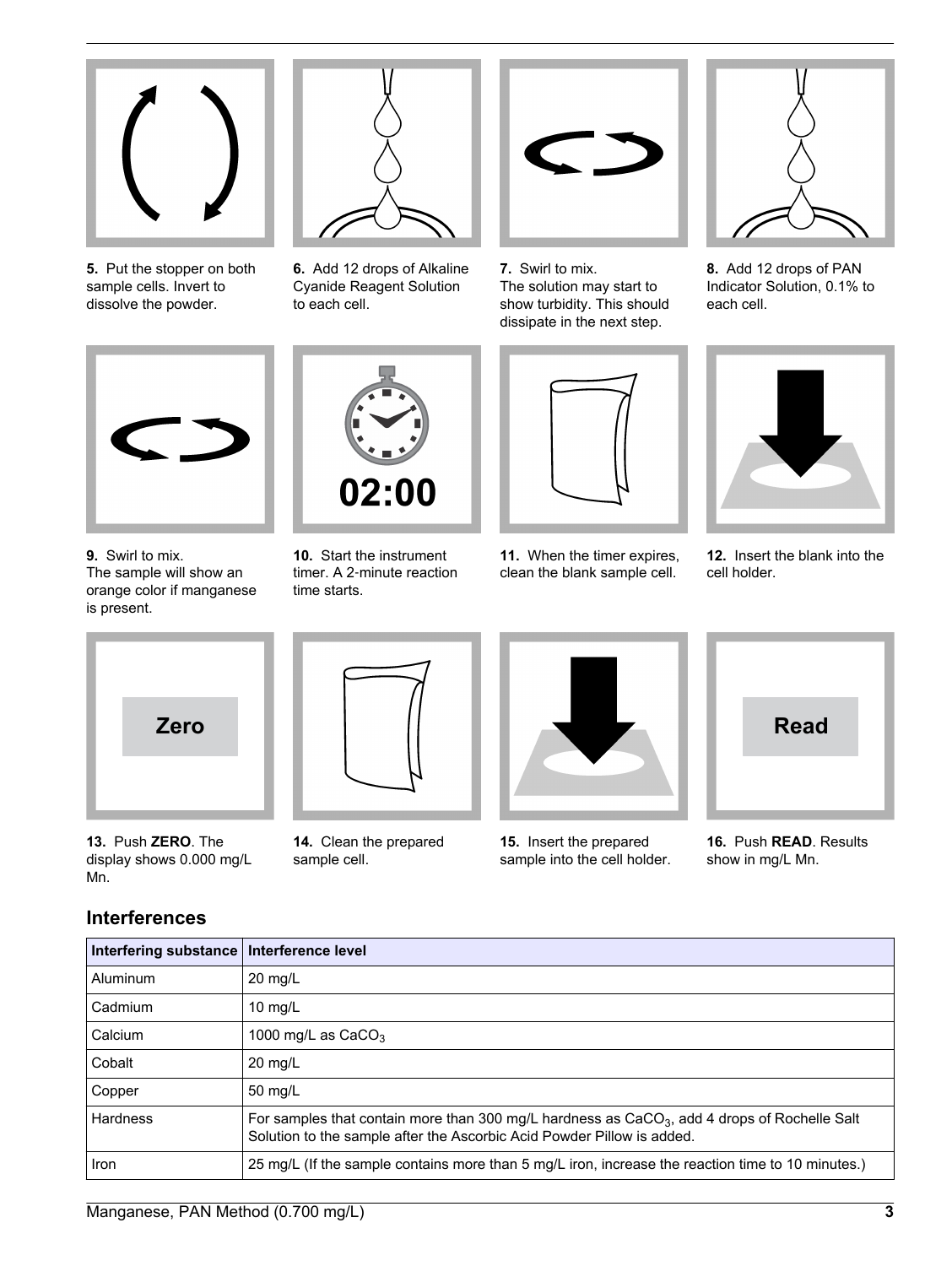| Interfering substance   Interference level |                     |
|--------------------------------------------|---------------------|
| Lead                                       | $0.5$ mg/L          |
| Magnesium                                  | 300 mg/L as $CaCO3$ |
| <b>Nickel</b>                              | 40 mg/L             |
| Zinc                                       | 15 mg/L             |

## **Accuracy check**

#### **Standard additions method (sample spike)**

Use the standard additions method (for applicable instruments) to validate the test procedure, reagents and instrument and to find if there is an interference in the sample. Items to collect:

- Manganese Standard Solution, 10 mg/L Mn, PourRite Ampule
- Ampule breaker
- Pipet, TenSette, 0.1–1.0 mL and tips
- **1.** Use the test procedure to measure the concentration of the sample, then keep the (unspiked) sample in the instrument.
- **2.** Go to the Standard Additions option in the instrument menu.
- **3.** Select the values for standard concentration, sample volume and spike volumes.
- **4.** Open the standard solution.
- **5.** Prepare three spiked samples: use the TenSette pipet to add 0.1 mL, 0.2 mL and 0.3 mL of the standard solution, respectively, to three 10-mL portions of fresh sample. Mix well.
- **6.** Use the test procedure to measure the concentration of each of the spiked samples. Start with the smallest sample spike. Measure each of the spiked samples in the instrument.
- **7.** Select **Graph** to compare the expected results to the actual results.

*Note: If the actual results are significantly different from the expected results, make sure that the sample volumes and sample spikes are measured accurately. The sample volumes and sample spikes that are used should agree with the selections in the standard additions menu. If the results are not within acceptable limits, the sample may contain an interference.*

#### **Standard solution method**

Use the standard solution method to validate the test procedure, the reagents and the instrument.

Items to collect:

- Manganese Standard Solution, 25 mg/L Mn
- 100-mL volumetric flask, Class A
- 2.0-mL volumetric pipet, Class A and pipet filler
- Deionized water
- **1.** Prepare a 0.5-mg/L manganese standard solution as follows:
	- **a.** Use a pipet to add 2.0 mL of the 25-mg/L manganese standard solution into the volumetric flask.
	- **b.** Dilute to the mark with deionized water. Mix well. Prepare this solution daily.
- **2.** Use the test procedure to measure the concentration of the prepared standard solution.
- **3.** Compare the expected result to the actual result. The result should be 0.5 mg/L Mn. *Note: The factory calibration can be adjusted slightly with the standard adjust option so that the instrument shows the expected value of the standard solution. The adjusted calibration is then used for all test results. This adjustment can increase the test accuracy when there are small variations in the reagents or instruments.*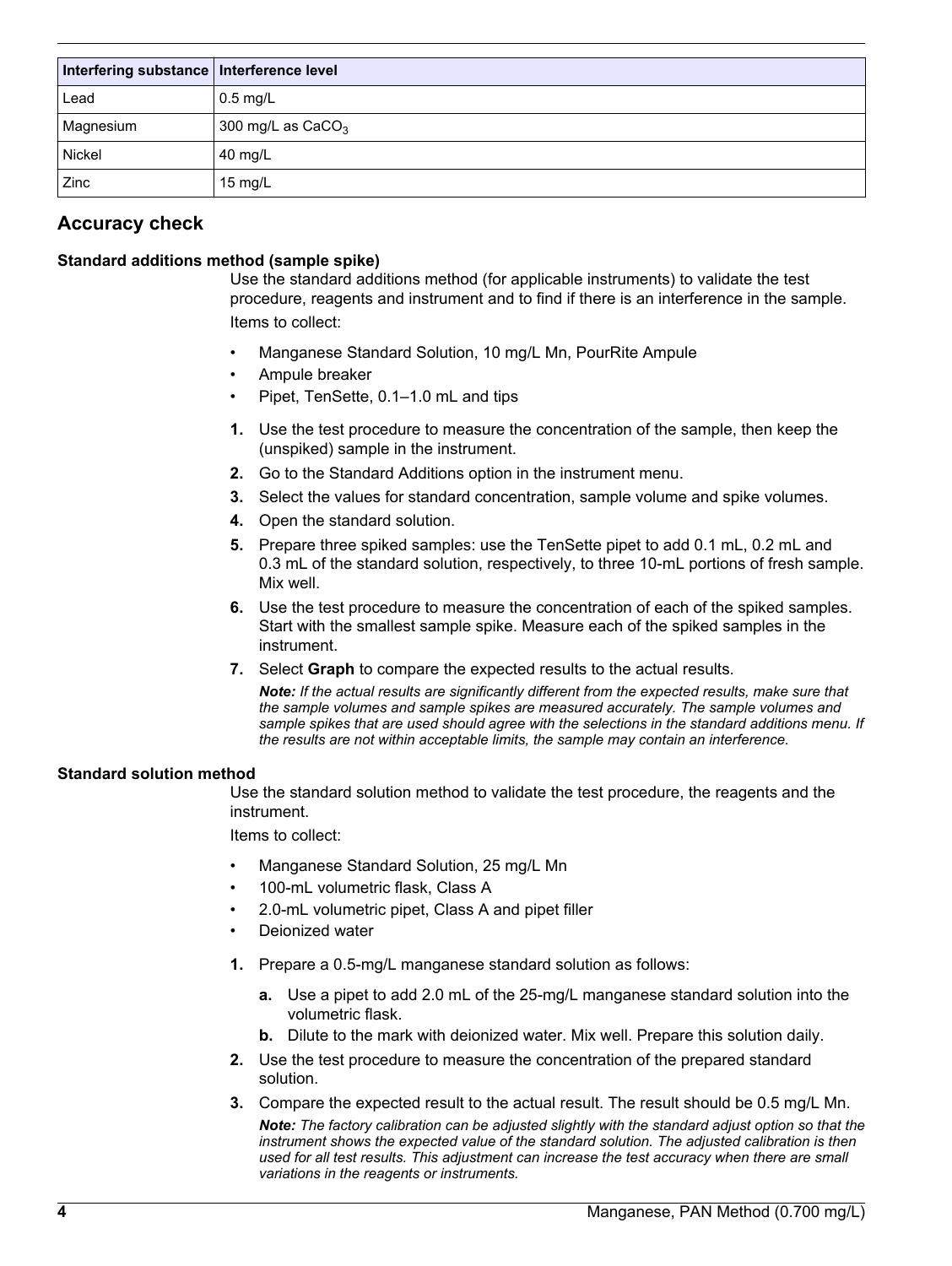#### <span id="page-4-0"></span>**Method performance**

The method performance data that follows was derived from laboratory tests that were measured on a spectrophotometer during ideal test conditions. Users can get different results under different test conditions.

| Program | <b>Standard</b> | Precision (95% confidence interval) | <b>Sensitivity</b><br>Concentration change per 0.010 Abs change |
|---------|-----------------|-------------------------------------|-----------------------------------------------------------------|
| 290     | 0.500 mg/L Mn   | 0.491-0.509 mg/L Mn                 | 0.006 mg/L Mn                                                   |

## **Summary of method**

The PAN method is a highly sensitive and rapid procedure to measure low levels of manganese. The ascorbic acid reagent reduces all oxidized forms of manganese to  $Mn^{2+}$ . The alkaline-cyanide reagent masks potential interferences. PAN Indicator then forms an orange-colored complex with Mn<sup>2+</sup>. The measurement wavelength is 560 nm.

#### **Consumables and replacement items**

#### **Required reagents**

| <b>Description</b>                      | <b>Quantity/Test</b> | Unit          | Item no. |
|-----------------------------------------|----------------------|---------------|----------|
| Manganese Reagent Set, 10 mL, includes: |                      | 50 tests      | 2651700  |
| Alkaline Cyanide Reagent                | 12 drops             | 50 mL SCDB    | 2122326  |
| Ascorbic Acid Powder Pillow             | 2                    | $100$ /p $kg$ | 1457799  |
| PAN Indicator Solution, 0.1%            | 12 drops             | 50 mL SCDB    | 2122426  |
| Water, deionized                        | varies               | 4 L           | 27256    |

#### **Recommended standards and apparatus**

| <b>Description</b>                                                         | Unit      | Item no. |
|----------------------------------------------------------------------------|-----------|----------|
| Manganese Standard Solution, 10 mg/L Mn, 2-mL PourRite <sup>®</sup> Ampule | $20$ /pkq | 2605820  |
| Manganese Standard Solution, 25 mg/L Mn, 2-mL PourRite <sup>®</sup> Ampule | $20$ /pkg | 2112820  |
| PourRite <sup>®</sup> Ampule Breaker, 2-mL                                 | each      | 2484600  |
| Metals Drinking Water Standard, HR for Cu, Fe, Mn                          | 500 mL    | 2833649  |

#### **Optional reagents and apparatus**

| <b>Description</b>                                      | Unit          | Item no. |
|---------------------------------------------------------|---------------|----------|
| Mixing cylinder, graduated, 25-mL                       | each          | 2088640  |
| Flask, volumetric, Class A, 100 mL, glass, Certified    | each          | 2636642  |
| Nitric Acid, concentrated                               | 500 mL        | 15249    |
| Paper, pH, 0-14 pH range                                | $100$ /p $kg$ | 2601300  |
| Pipet filler, safety bulb                               | each          | 1465100  |
| Pipet, TenSette®, 0.1-1.0 mL                            | each          | 1970001  |
| Pipet, TenSette®, 1.0-10.0 mL                           | each          | 1970010  |
| Pipet tips for TenSette <sup>®</sup> Pipet, 0.1-1.0 mL  | $50$ /p $kg$  | 2185696  |
| Pipet tips for TenSette <sup>®</sup> Pipet, 0.1-1.0 mL  | 1000/pkg      | 2185628  |
| Pipet tips for TenSette® Pipet, 1.0-10.0 mL             | 50/pkg        | 2199796  |
| Pipet tips for TenSette <sup>®</sup> Pipet, 1.0-10.0 mL | $250$ /pkg    | 2199725  |
| Pipet, volumetric, Class A, 2 mL                        | each          | 1451536  |